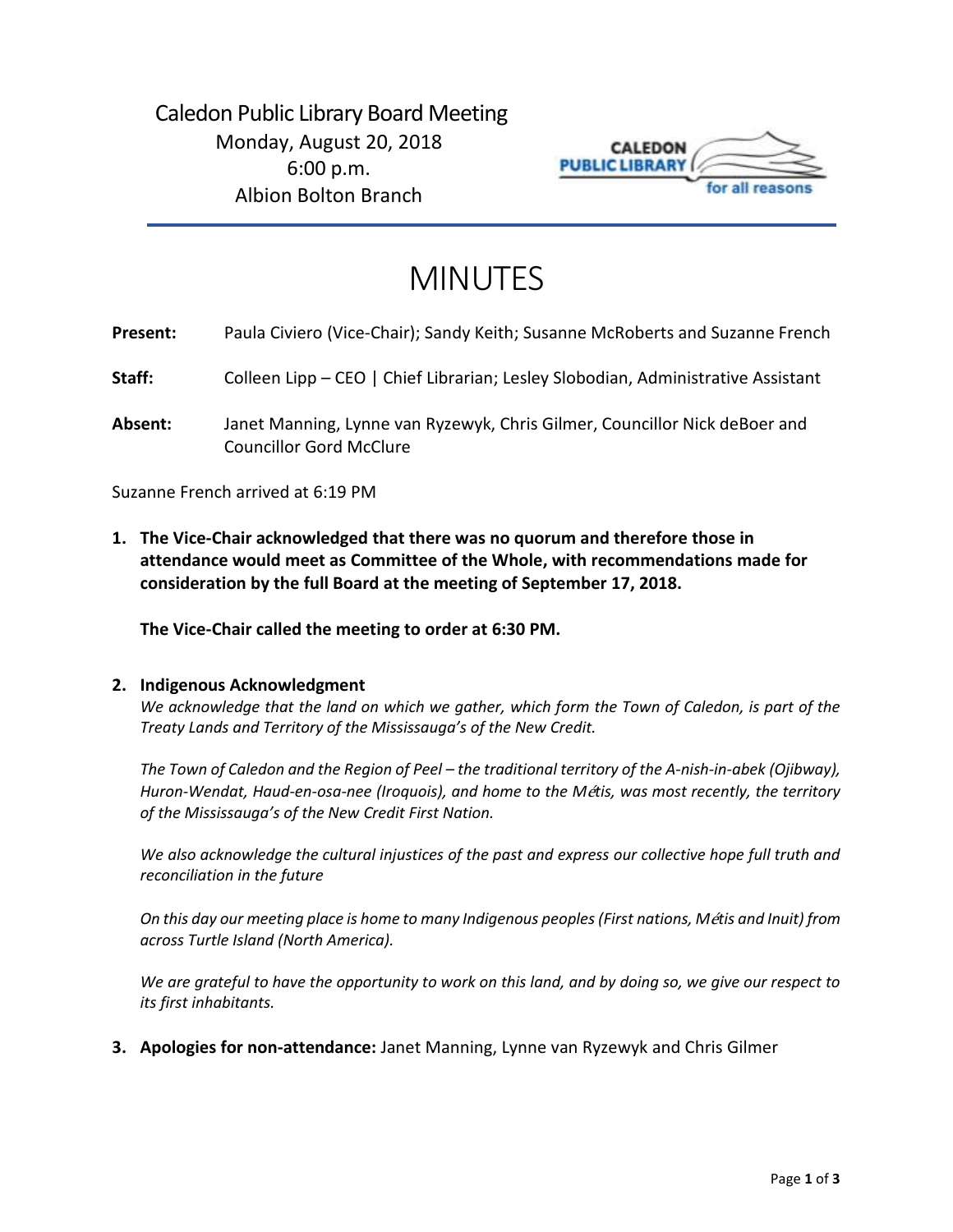## **4. Approval of the Agenda**

**Motion:** That the Committee of the Whole recommend the Caledon Public Library Board Agenda be received and approved.

**Moved:** Susanne McRoberts **Seconded:** Sandy Keith **Carried.**

## **5. Disclosure of pecuniary interest:** none

- **6. Consent Agenda**
	- **a. Minutes of the June 11, 2018 meeting**
	- **b. CEO/Chief Librarian's Report**
	- **c. Strategic Actions Update**

## **d. Correspondence**

**Motion:** That the Committee of the Whole recommend that the Caledon Public Library Board receive and approve the Consent Agenda. **Moved:** Susanne McRoberts **Seconded:** Sandy Keith

**Carried.** 

**7. Business arising from the minutes:** none

## **8. Staff Reports**

## **a. Treasurer's Report and Financial Statements**

**Motion:** That the Committee of the Whole recommend that the Caledon Public Library Board receive and approve the Treasurer's Report and related financials. **Moved:** Suzanne French **Seconded:** Sandy Keith **Carried.** 

## **b. Quarterly Statistics and Performance Measures – Q2 2018**

**Motion:** That the Committee of the Whole recommend that the Caledon Public Library Board receive and approve the Quarterly Statistics and Performance Measures – Q2-2018. **Moved**: Suzanne French **Seconded:** Susanne McRoberts **Carried.** 

#### **c. Volunteer Policy**

**Motion:** That the Committee of the Whole recommend that the Caledon Public Library Board receive and approve the revised Volunteer Policy. **Moved:** Susanne McRoberts **Seconded:** Suzanne French **Carried.**

## **9. Board and Committee Reports:**

## **a. Recruitment and Successions Committee Meeting Notes – July 16, 2018**

**Motion:** That the Committee of the Whole recommend that the Caledon Public Library receive and approve Recruitment and Successions Committee Meeting Notes of July 16, 2018. **Moved:** Sandy Keith **Seconded: Suzanne French Seconded: Suzanne French Carried.**